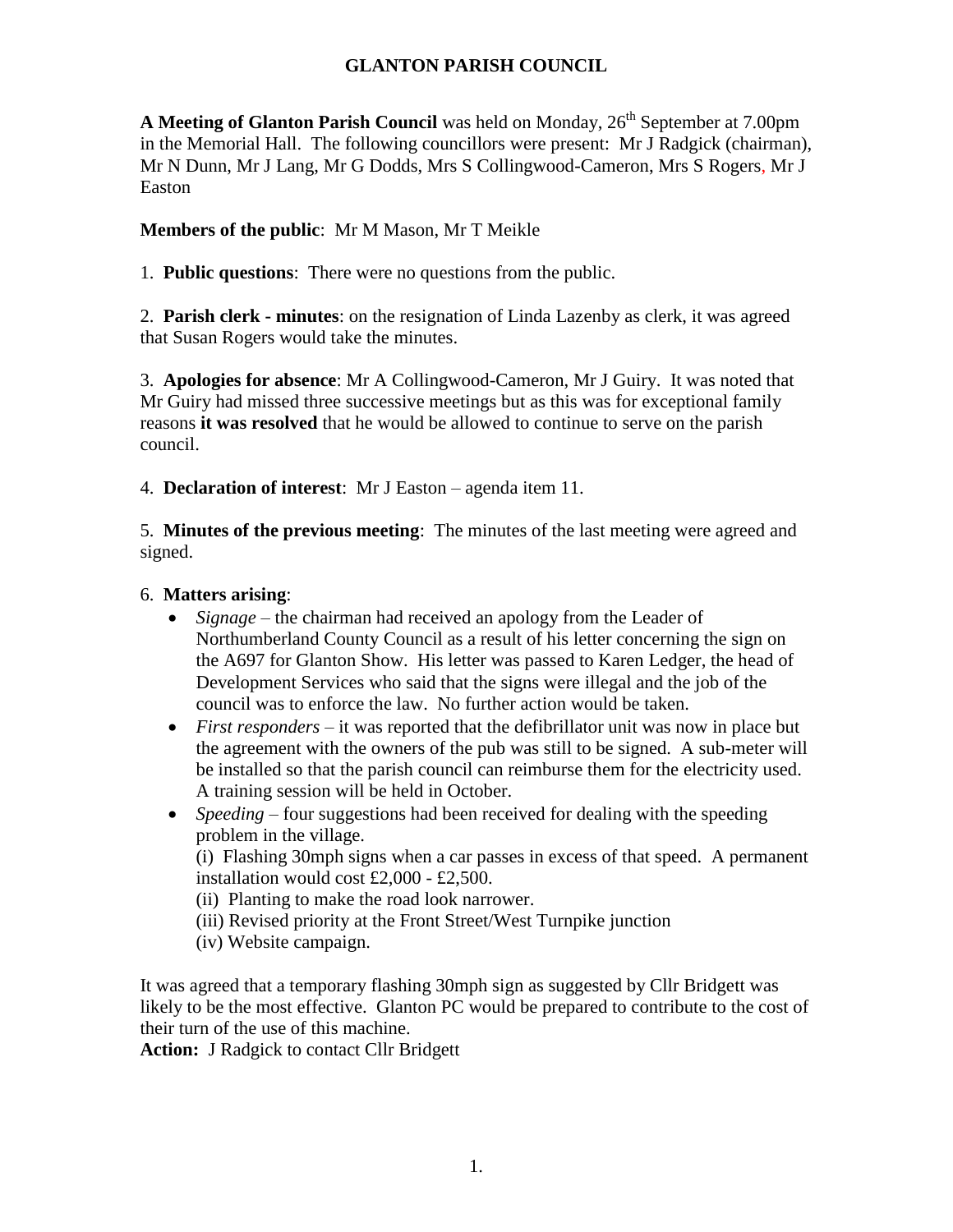# **GLANTON PARISH COUNCIL**

7. **Council Communications**: Mr Norman Dunn has taken on the role of parish clerk as a volunteer. It was resolved that the parish council's address for all communications and bank statements at Lloyds TSB and Santander will change to '5 Front Street, Glanton, Alnwick, NE66 4AP'.

A list of all communications received will be sent out with the agenda before each meeting. Should any member write on behalf of the parish council, please will they provide the clerk with a copy.

8. **Snow clearance**: it was agreed to set up a small group to find out what residents needed and how these needs might be met with the help of volunteers. **Action**: J Radgick to set up a small working group.

9. **Standing orders:** Mr Dunn reported that these need to be reviewed periodically in order to consider if they were still fit for purpose. Our current ones were prepared less than a year ago guided by NALC. It was agreed that we were satisfied with them as they are.

## 10. **Parish Plan**

- *Care in the community* the project has been well supported. It is trying to become self-sustaining so small charges will need to be made. The hire of the hall is being covered at the moment but it was agreed that Glanton PC will be prepared to cover this if required.
- *Neighbourhood planning* one of the outcomes of the Localism Bill is that the existing Parish Plan should be used as a basis for any neighbourhood plan.

11. **Parish Clerk –** The chairman had written to Mrs Lazenby thanking her for her 23 years of service to Glanton parish council. Although it was felt that a dinner to recognize her contribution to village life was not appropriate at the moment for family reasons**, it was resolved** that a gratuity of £100 would be sent to her from parish council funds.

12. **Village Newsletter** – the parish council recorded their formal thanks to Lynne Livsey for her work as editor of the village newsletter. Nicola Frater has agreed to take on the role.

**Action** – J Radgick to write to Mrs Livsey.

13. **Planning applications**: the outcome of the following applications was reported *Queen's Head signs –* refused *Porch for Whickham House* – approved

### 14. **Meetings attended**:

- *Cluster meeting*  this meeting of all Cllr Bridgett's parishes took place two months ago. We were asked to sign up to it but since then there has been no further information.
- *NALC* this group has funding problems as CAN has stopped contributing. NCC has agreed to take over but at a reduced rate. This is likely to result in an increased subscription.